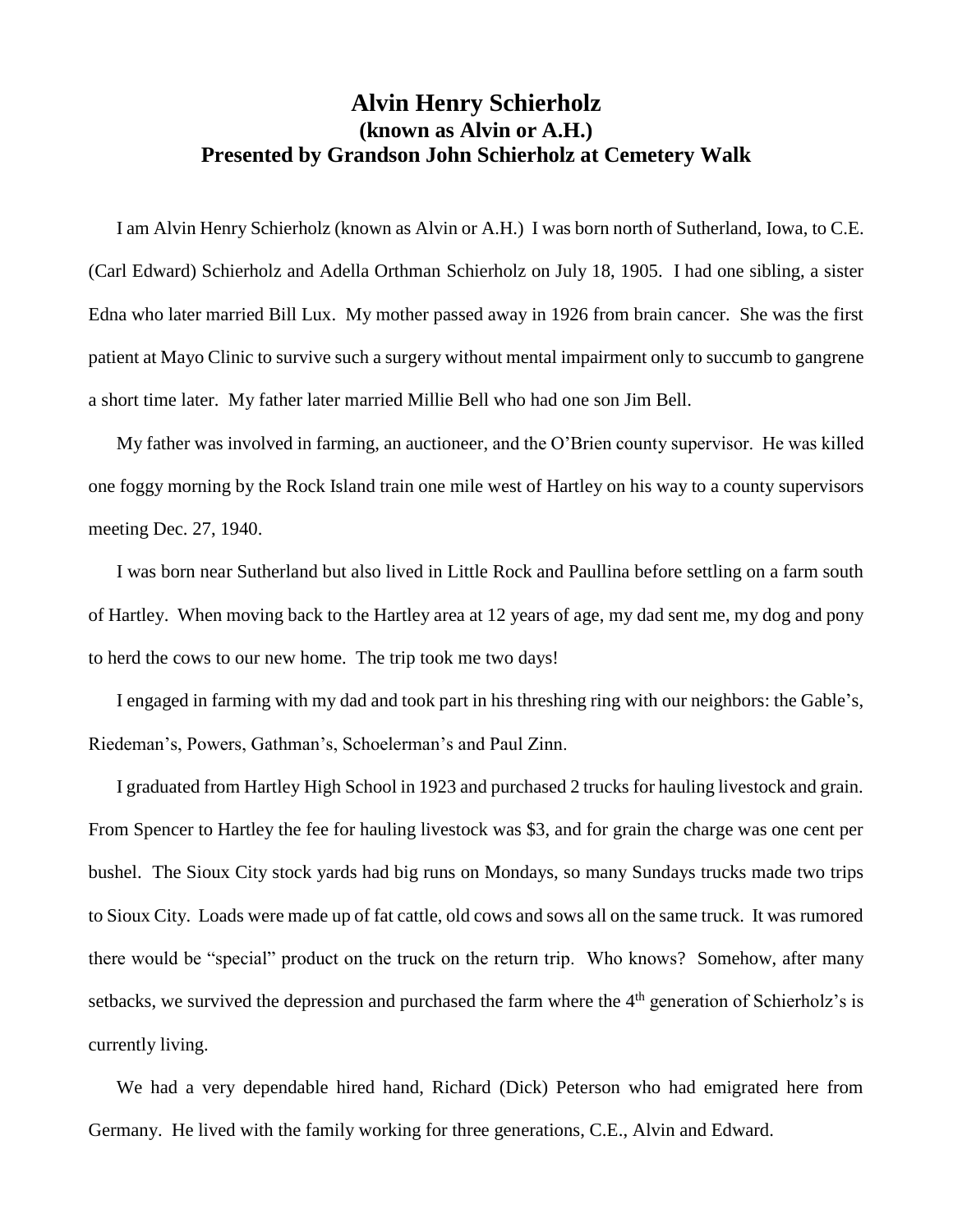I always had an interest in buying and selling, and at 19 was hooked on cattle trading after my first trip to South Dakota with Andy Omhe from Primghar. I also had a realtor's license helping me make land transactions too. I never had a contract or a lease, a handshake was what sealed the deal.

In the early forties, I sold the trucks to Adolf Mangels and then focused on order buying to resale at Spencer Livestock and area farmers. Later I partnered with Leonard Eischeid and built the North Y stock yards in Spencer.

I traveled to South Dakota weekly, going to Miller, Presho, Winner, Pierre, Kimball, then up thru Mobridge, Aberdeen, Redfield, Rapid City, Faith, Phillip and Watertown compiling over 60,000 miles annually going to sale barns and ranches. Many times, a farmer customer rode along for the week. I was known to purchase a new Oldsmobile every year because of business travel. One time in the early 50's traveling thru road construction south of town, I stopped to talk to the crew foreman and while talking the "cat" driver backed up over the trunk of my new car!

In the fall, cattle runs were large and auctions would begin at 10 a.m. and run until the following day. Cattle prices were 21 to 23 cents a pound. In the early days of my cattle buying career, the cattle were sent home in train cars. Fall meant looking for exceptional calves for local youths 4-H projects. I smoked many cigars and PalMals on these trips and was known for shirts with burns along with my car seats.

In 1960 Courier Holman and A.D. Anderson started IBP. Floyd Betts and I were invited to tour the new plant in Denison. It revolutionized how cattle were marketed and was the demise of big stock yards. Courier offered us a job but we had to buy a block of stocks to be considered. Floyd bought in but I did not, probably not a good business decision.

## FAMILY

I was a late bloomer, but finally met my future bride Kathryn Lantaff who lived across the road at Bert Gable's farm. Kathryn taught school at Omega #9. We had four children, Marilynn, Jane, Edward, and Mary.